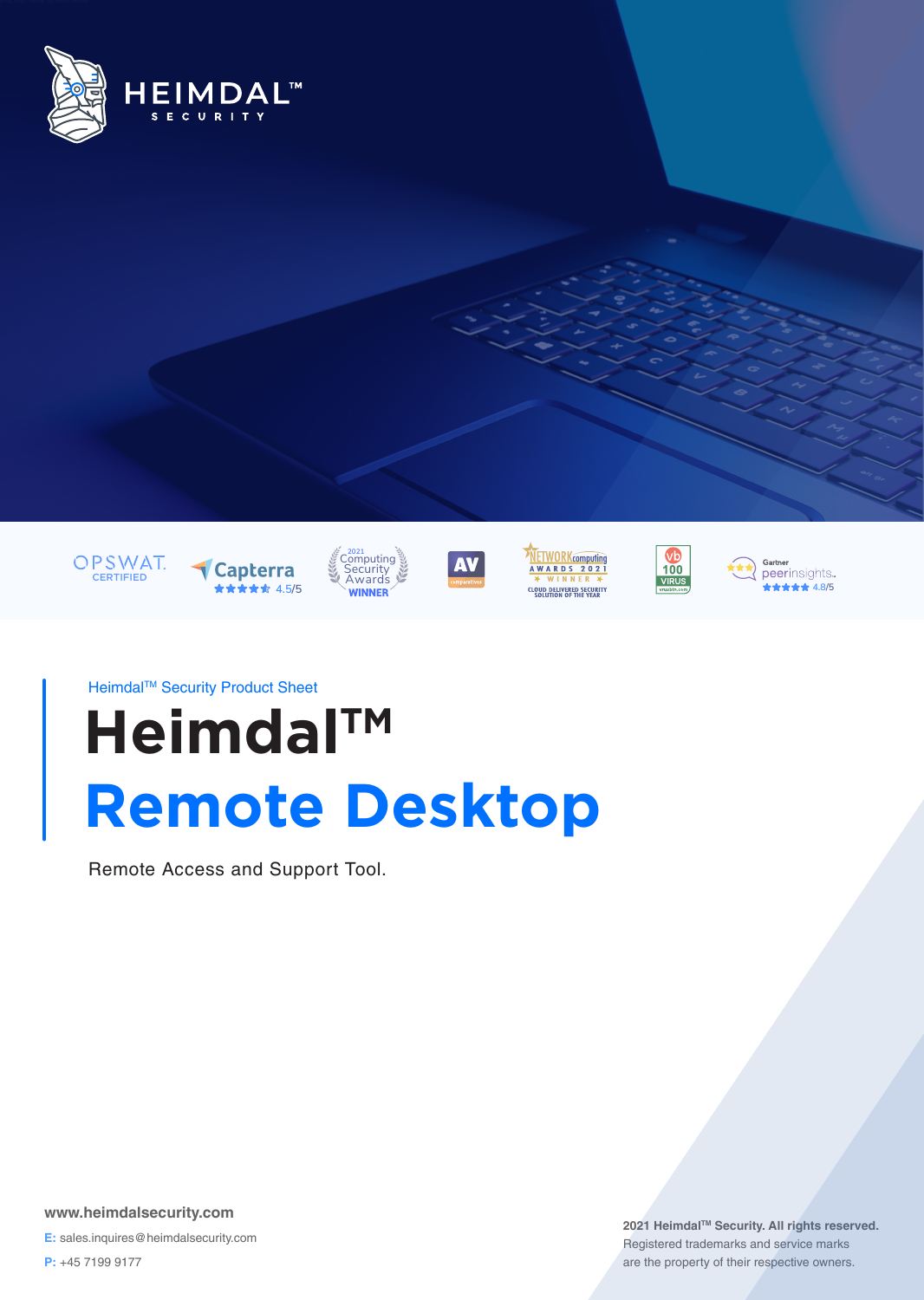# **Anything. Anywhere. Anytime.**

Heimdal™ Remote Desktop is a unique approach to remote access & control, sporting a proprietary inter-device, data-transmission engine to circumvent Microsoft's RDP and bridge the non-Windows device communication gap.

## **Unique, flexible, and accessible**

Remote Desktop will enable you to offer remote support to your employees or customers without having to rely on proprietary remote access tools or purchase additional remote desktop licenses.

## **Unlimited remote sessions**

Heimdal™ RD supports two session types – attended and unattended. In an attended session, the supporter-initiated session can commence only on end-user approval. Accounts for most of the remote support sessions. Unattended sessions are pre-approved (i.e., user not interrogated on session initiation) and mostly employed to force-push GPs, modify server-side configurations, uninstall unstable software on the end-user-side, or other jobs that do not necessarily require the user's approval.

## **With Heimdal™ Remote Desktop you will be able to:**

Connect with any endpoint, regardless of operating system, and provide support from anywhere in the world via dashboard or agent.\*



## **Full features tables:**

Multi-platform support: dashboard-to-agent (Windows, Windows Server, Android, MacOSX), agent-to-agent (Windows, Windows Server), dashboard-to-no-agent (Windows, Windows Server, Android, MacOSX, iOS).

Multi-sessions. A supporter can initiate two or more remote sessions from the dashboard or agent.

Transfer remote session. A supporter can transfer the remote session to another supporter. The second supporter must be validated and appointed supporter in the same GP as the first supporter.\*

Invite additional supporters. A session can support more than one supporter. Only a supporter can invite additional supporters.\*

Screen sharing. In-session screen-sharing options include keyboard and mouse control and tweaking the streaming quality.

File and content sharing. RD supports pre-approved and user-approved file transfers. An event log can be activated during or after the session to review all transfers.

Video Recording. Enforce video recording for active sessions.

Audit log. At session end, a backlog is made available.

Secure connection with MFA and RSA 2048/4096-bit public/private key exchange to negotiate a final symmetrical AES 256-bit end-to-end encryption.

#### **Remote Desktop will empower you to:**

- $\checkmark$  Fast-track software installation on any device, regardless of network status, availability, time zone, or operating system.
- $\vee$  Host multi-supporter sessions. Invite another supporter to the same session to solve the issue faster\*
- $\vee$  Unlock unlimited remote sessions without additional licensing.
- $\checkmark$  Connect across operating systems. Remote Desktop supports inter-device communication between Windows, Macintosh OSX, iOS, and Android.\*
- $\vee$  Powerful collaboration and content-sharing features. Remote Desktop by Heimdal™ allows for screen-sharing, clipboard-sharing, contentsharing, ultra-high- quality streaming, and more.
- $\vee$  Web- and application-based. Remote sessions can be initiated from the web-hosted Heimdal™ Unified Dashboard or from the dedicated application.

Heimdal™'s Remote Desktop is an integrative approach to remote support and access technologies. Over the web or from the agent, the solution can be utilized to resolve various IT support needs. Privileged Access Management (PAM) integrations enable the supporter to assume full control over the session, without having to circumvent company-enforced policies.

\* Features available in later versions. Currently supporting Windows OS only



#### **www.heimdalsecurity.com**

**E:** sales.inquires@heimdalsecurity.com **P:** +45 7199 9177

**2021 HeimdalTM Security. All rights reserved.** Registered trademarks and service marks are the property of their respective owners.